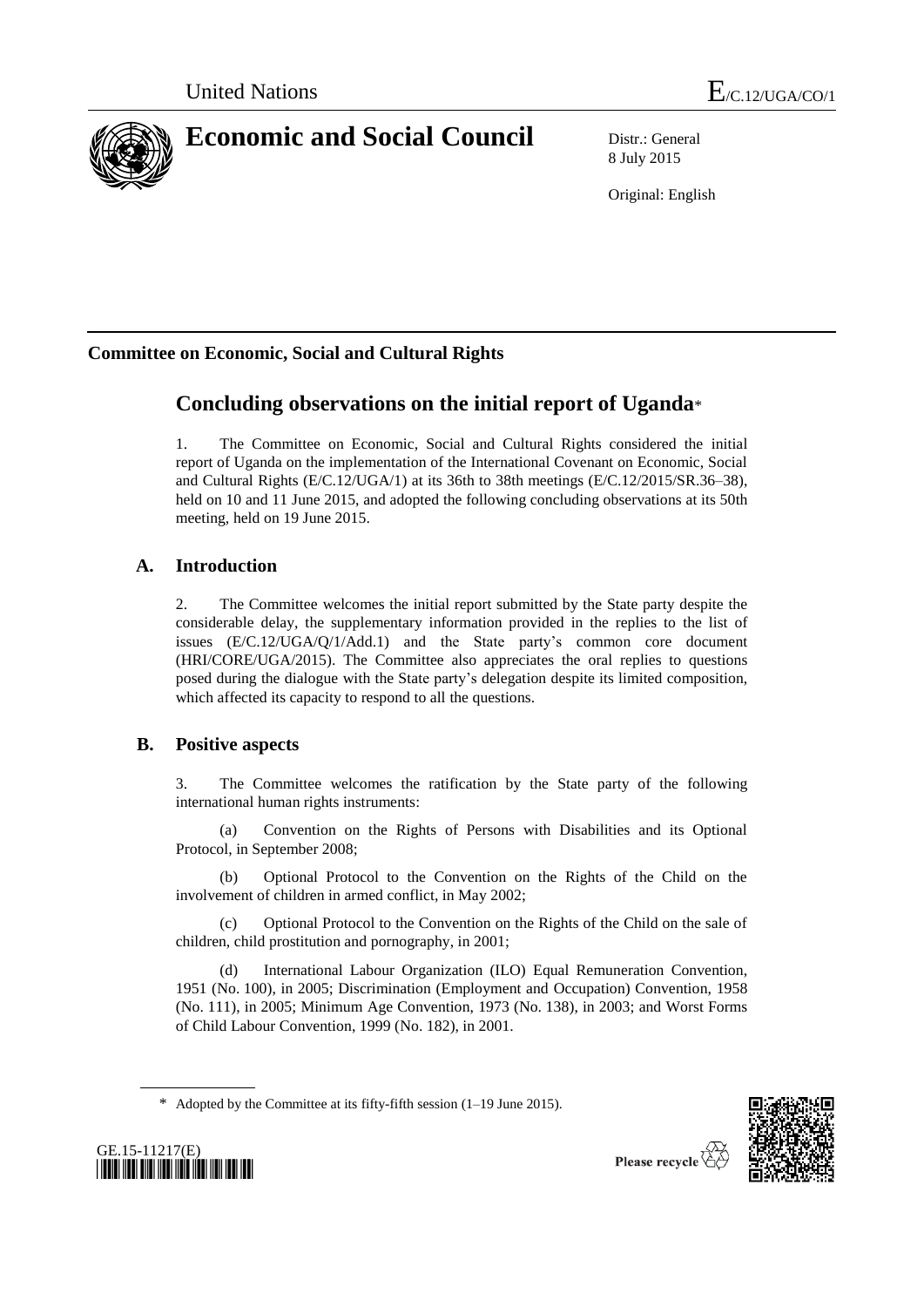4. The Committee also welcomes the adoption of the following legislative and policy measures:

- (a) Anti-Money-Laundering Act, 2013;
- (b) Domestic Violence Act, 2010;
- (c) Prohibition of Female Genital Mutilation Act, 2010;
- (d) Prevention of Trafficking in Persons Act, 2009;
- (e) Equal Opportunities Commission Act, 2007;
- (f) Employment Act, 2006;
- (g) Employment (Employment of Children) Regulations, 2012;
- (h) National Land Policy, 2013;

(i) National Action Plan on Elimination of the Worst Forms of Child Labour (2012/2013–2016/2017);

- (j) National Development Plans (2010/2011–2014/2015);
- (k) National Employment Policy, 2011;
- (l) National Gender Policy, 2007.

# **C. Principal subjects of concern and recommendations**

## **Domestic application of the Covenant**

5. In view of the fact that the Covenant has no direct applicability in the domestic legal order, the Committee is concerned that not all Covenant rights are protected in the State party's Constitution or laws and hence are not justiciable in courts (art. 1).

**The Committee recommends that the State party take legislative and other appropriate measures to fully incorporate the Covenant into national laws so as to ensure the applicability of all Covenant rights in domestic courts. It should ensure that legal and judicial training take full account of the justiciability of these rights, and that it promote the use of the Covenant as a source of domestic law. The Committee draws the State party's attention to its general comment No. 9 (1998) on the domestic application of the Covenant.**

# **The judiciary**

6. The Committee is concerned about institutional weaknesses in the judiciary, notably the insufficient number of judges despite the increasing workload that leads to protraction of court cases and in turn denial of justice, including in cases on economic, social and cultural rights.

**The Committee encourages the State party to reinforce the judiciary, including by allocating the necessary resources and increasing the number of judges so that justice can be accessed and achieved without delay.**

## **Data collection**

7. The Committee regrets the absence of adequate and up-to-date statistics that would allow for an accurate assessment of the fulfilment of economic, social and cultural rights in the State party (art. 2 (1)).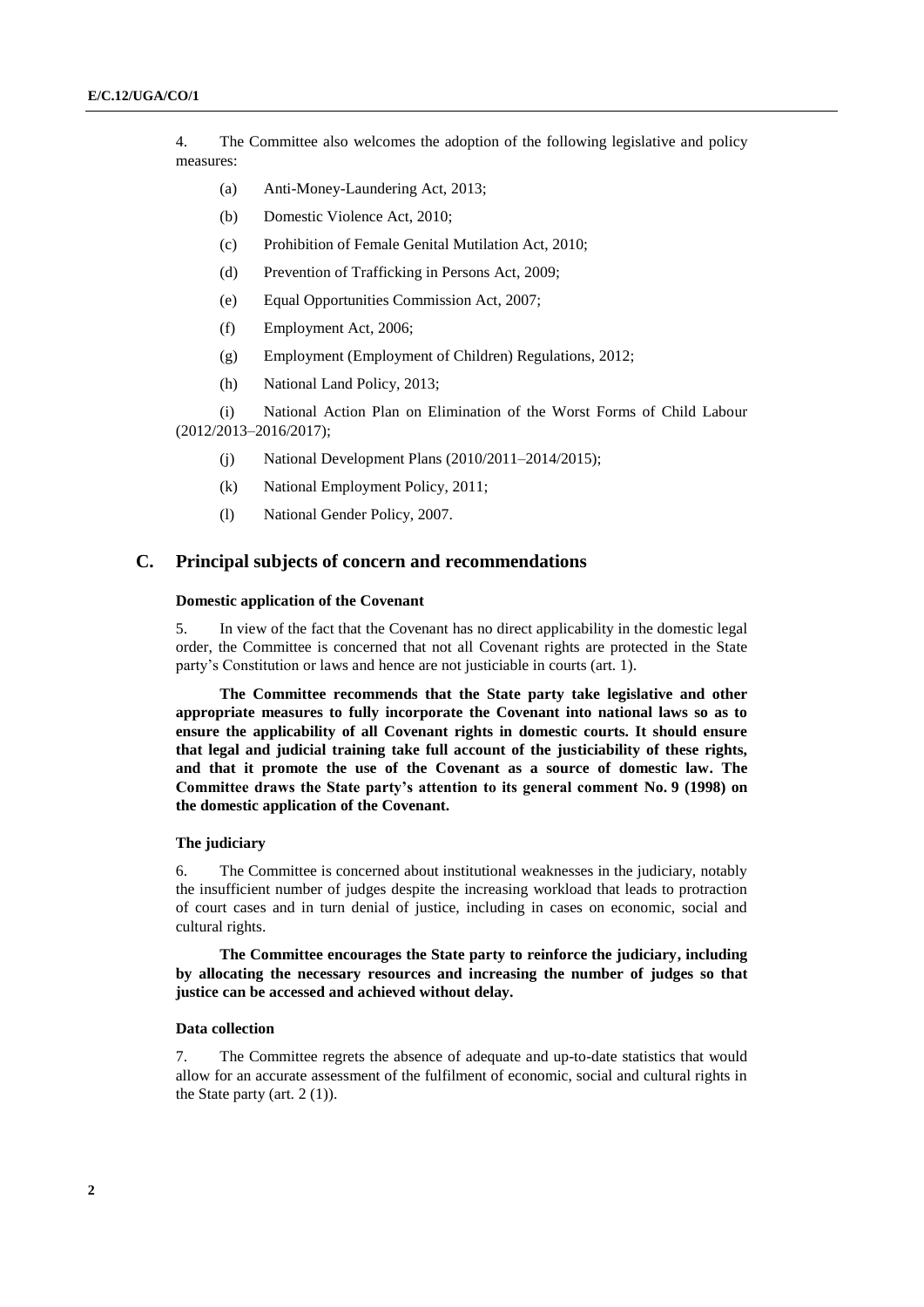**The Committee recommends that the State party encourage data collection and the production and use of statistics for human rights indicators, including for economic, social and cultural rights. In this respect, the Committee refers the State party to the conceptual and methodological framework for human rights indicators developed by the Office of the United Nations High Commissioner for Human Rights (HRI/MC/2008/3). The Committee requests that the State party include in its next periodic report statistical data on the enjoyment of each Covenant right, disaggregated by age, sex, ethnic origin, urban/rural population and other relevant status, on an annual comparative basis.**

## **Maximum available resources**

8. The Committee is concerned about the insufficient resources allocated to key sectors, notably social protection, health, housing, agriculture and education, which are of significant importance for the enjoyment of economic, social and cultural rights (art. 2).

**The Committee recommends that the State party reprioritize its allocation of resources and steadily increase the share of the public budget available to these sectors with a view to ensuring the progressive realization of the rights contained in the Covenant.**

## **National human rights institution**

9. The Committee is concerned about the insufficient budgetary resources allocated to the Uganda Human Rights Commission, as this negatively affects the Commission's ability to carry out its mandated activities. It is also concerned about the State party's failure to implement decisions taken by the Commission and to follow up on reports issued by it (art. 2).

**The Committee encourages the State party to increase the resources allocated for the effective functioning of the Uganda Human Rights Commission, in line with the principles relating to the status of national institutions for the promotion and protection of human rights (the Paris Principles). The Committee also recommends that the State party implement decisions taken by the Commission and that it follow up on its reports.** 

## **Corruption**

10. While noting with appreciation the enactment of the Anti-Money-Laundering Act in 2013, as well as the adoption of anti-corruption measures, the Committee remains concerned that the Act may not be sufficient to prevent illicit financial flows by private companies. The Committee is also concerned about the persistence of corruption in the State party, particularly in the health sector. The Committee is further concerned about the lack of information on the impact of measures taken to combat corruption, including the Anti-Corruption Court (art. 2 (1)).

**The Committee encourages the State party to step up its efforts to address illicit financial flows, including by addressing transfer pricing by foreign investors. The Committee recommends that the State party intensify its efforts to combat corruption, including by increasing transparency in the public sector and ensuring the effective functioning of all anti-corruption measures, and to provide information in its next periodic report on the impact of measures taken, including to protect anti-corruption activists.**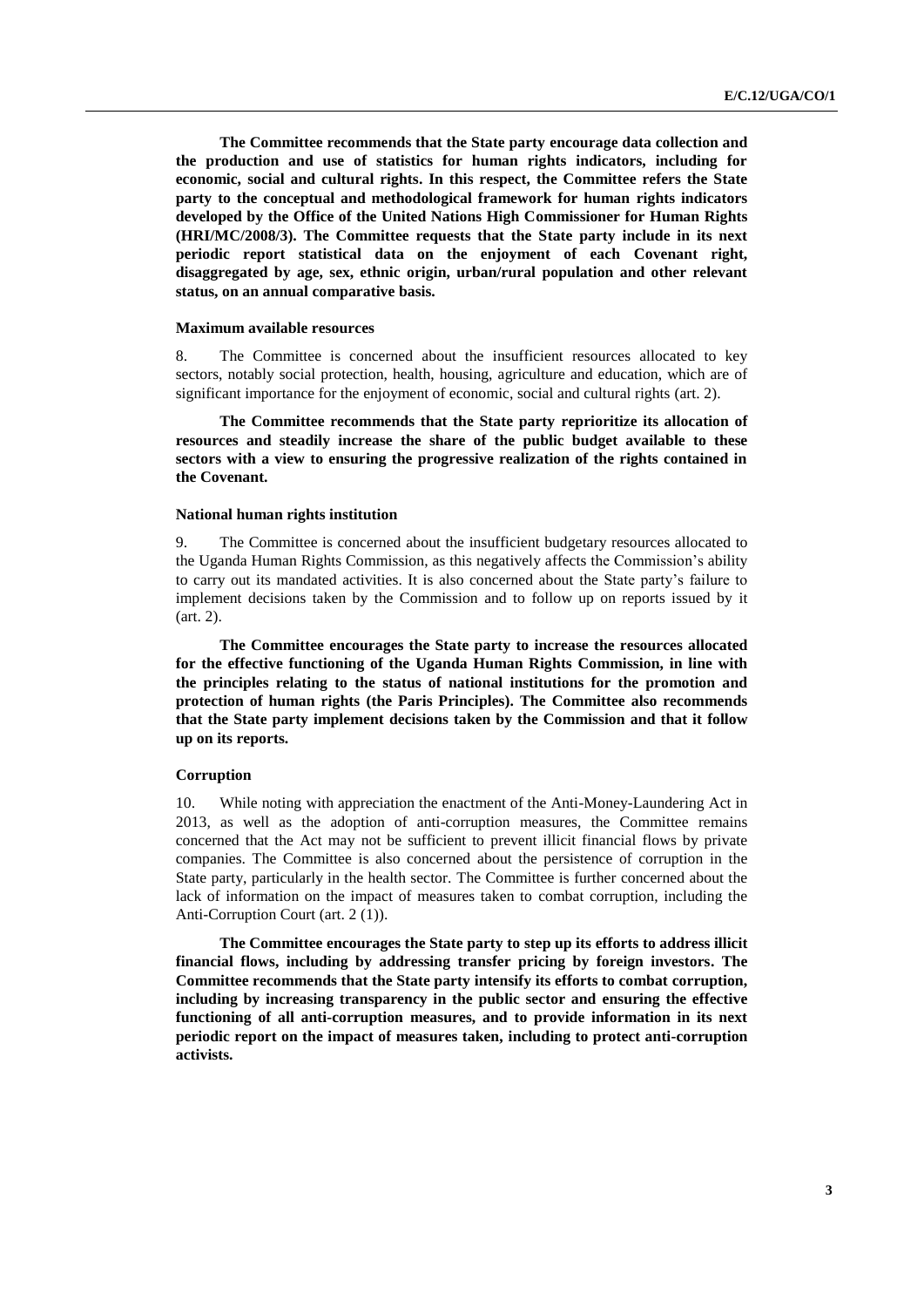## **Civil society**

11. While welcoming the active participation of the many non-governmental organizations (NGOs) during the current reporting cycle, the Committee remains concerned that the 2014 draft bill on NGO registration (amendment) expands the Government's powers to register, monitor and dissolve NGOs, including those working on social, economic and cultural rights.

**The Committee recommends that the State party strengthen its cooperation with civil society. It also recommends that the State party amend the draft bill on NGO registration and ensure that its provisions respect the independence of NGOs and their activities in defending human rights, including economic, social and cultural rights.**

## **Land rights**

12. The Committee is concerned that many persons remain without a formal ownership title over their house and land, and about the persistence of land disputes exacerbated by overlapping claims and rights over land. The Committee is also concerned at the delays in amending the 1998 Land Act, with a view to protecting in particular the rights of access to and ownership of land by women, pastoralists and customary landowners, including communities. The Committee is further concerned about the inadequate implementation of the Land Policy (art. 1).

**The Committee recommends that the State party harmonize its legal framework governing land rights and that all land-related laws, notably the Land Act and the Forest Act, also be amended in the light of the 2013 Land Policy, which provides additional protection to customary landowners and to indigenous peoples' right to land. The State party should further take measures to implement the Policy effectively, including through allocation of the necessary resources. The Committee refers in this regard to the Voluntary Guidelines on the Responsible Governance of Tenure of Land, Fisheries and Forests in the context of national food security, adopted in 2012 by the Committee on World Food Security of the Food and Agriculture Organization of the United Nations (FAO).**

#### **Indigenous peoples**

13. The Committee is concerned that many indigenous peoples, including the Benet, Batwa and Pastoralist communities, are denied access to their ancestral lands and are prevented from preserving their traditional way of living. The Committee is also concerned about the inadequate definition of indigenous peoples in the State party's Constitution coupled with a complete absence of information on the actual enjoyment of Covenant rights by indigenous peoples (art. 1).

**The Committee recommends that the State party recognize indigenous peoples' rights to their ancestral lands and natural resources. The Committee urges the State party to engage in consultations with indigenous peoples to enable them to give their free, prior and informed consent regarding development activities that have an impact on access to their lands. It also recommends that the State party consider accession to the ILO Indigenous and Tribal Peoples Convention, 1989 (No. 169). Furthermore, the Committee recommends that the State party include recognition of indigenous peoples in the Constitution in line with the United Nations Declaration on the Rights of Indigenous Peoples, and strengthen efforts to consult indigenous peoples and ensure the effective enjoyment of their economic, social and cultural rights.**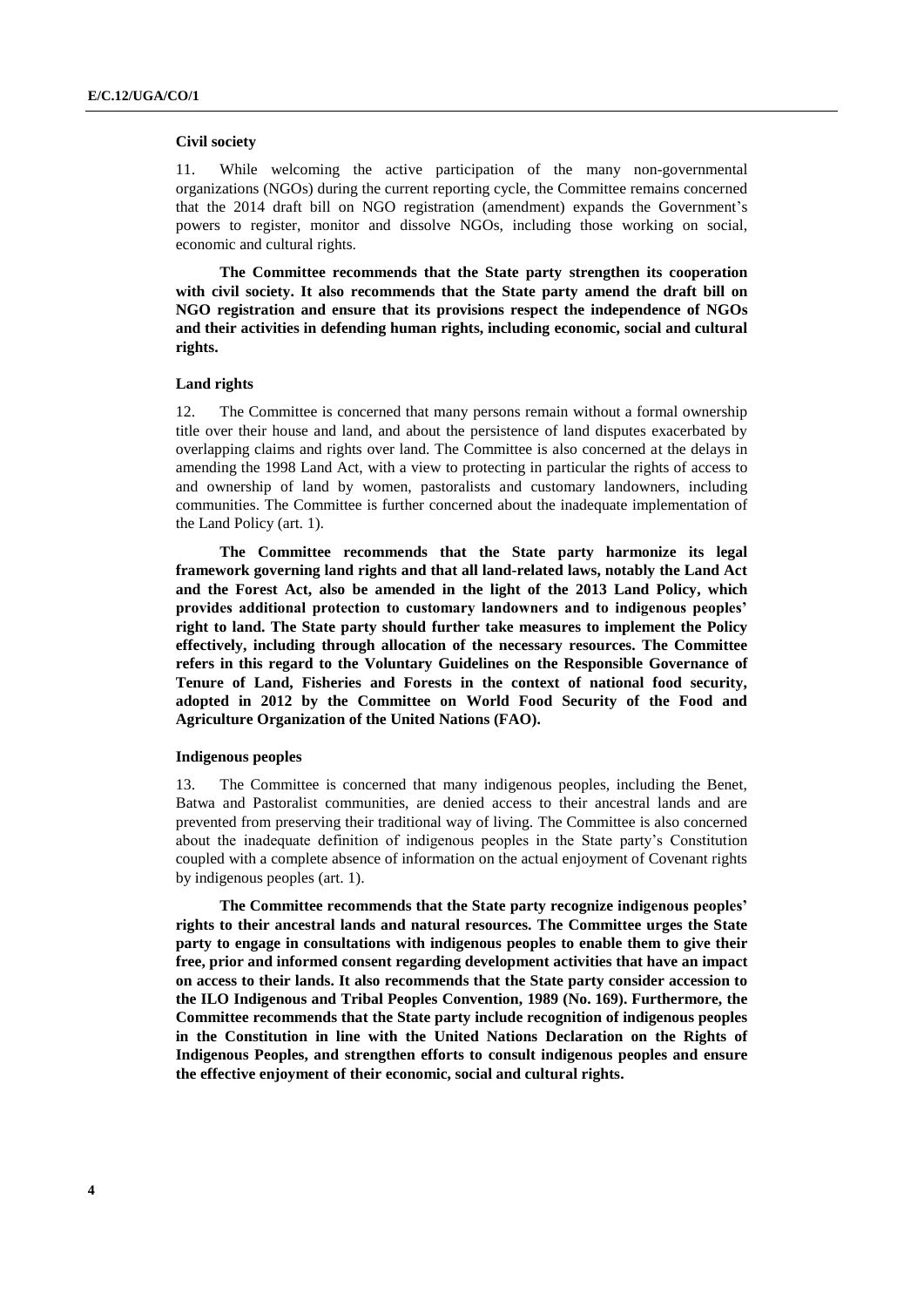## **Extraction activities**

14. The Committee is concerned about increasing incidents of land grabbing in the State party owing to extraction activities. The Committee is concerned that oil and gas extraction as well as mining activities are carried out without prior and meaningful consultation with communities whose lands lie beneath these projects. It is also concerned about the disproportionate effect land grabbing has on women and customary landowners (art. 1).

**The Committee recommends that the State party strengthen the legal framework governing extraction and mining activities. It urges the State party always to enter into prior and meaningful consultations with the communities concerned before granting concessions for the economic exploitation of the lands, and fulfil the obligation to obtain their free, prior and informed consent, including and in particular that of women and customary landowners. The Committee also recommends that the State party guarantee that in no case will such exploitation violate the rights recognized in the Covenant and that just and fair compensation be granted to the communities concerned. It should further ensure that these activities as well as the resources generated bring about tangible benefits to the enjoyment of economic, social and cultural rights by the population.**

#### **Non-discrimination**

15. The Committee is concerned about the lack of comprehensive anti-discrimination legislation that encompasses all prohibited grounds of discrimination, and about the prevalence of societal stigma and discrimination on the grounds of sexual orientation, gender identity, sex, ethnicity and disability. It also regrets the lack of information on the mandate and the actual functioning of the Equal Opportunities Commission (art. 2 (2)).

**Recalling its general comment No. 20 (2009) on non-discrimination in economic, social and cultural rights, the Committee recommends that the State party:**

**(a) Adopt a comprehensive anti-discrimination law that includes all the grounds for discrimination set out in article 2 of the Covenant;**

**(b) Take steps to combat and prevent discrimination and societal stigma, in particular against persons with disabilities, persons with albinism and lesbian, gay, bisexual, transgender and intersex individuals, and ensure their enjoyment of the rights enshrined in the Covenant, in particular access to housing, employment, social security, health care and education;** 

**(c) Allocate the resources necessary for the Equal Opportunities Commission to discharge its role effectively and independently.**

## **Discrimination on the grounds of sexual orientation and gender identity**

16. The Committee is highly concerned about the draft law on the "prohibition of promotion of unnatural sexual practices" that discriminates against persons on grounds of their sexual orientation and gender identity, as well as about the criminalization of consensual same-sex sexual conduct in the State party's Penal Code. The Committee is also concerned about information that there has been an increase in arbitrary detention and police abuse of lesbian, gay, bisexual, transgender and intersex persons since the passage of the Anti-Homosexuality Act in 2014 (art. 2 (2)).

**The Committee urges the State party to withdraw the draft law on the "prohibition of promotion of unnatural sexual practices" and to urgently take steps to amend the Penal Code to decriminalize consensual same-sex sexual conduct. The Committee also urges the State party to investigate, deter and prevent acts of**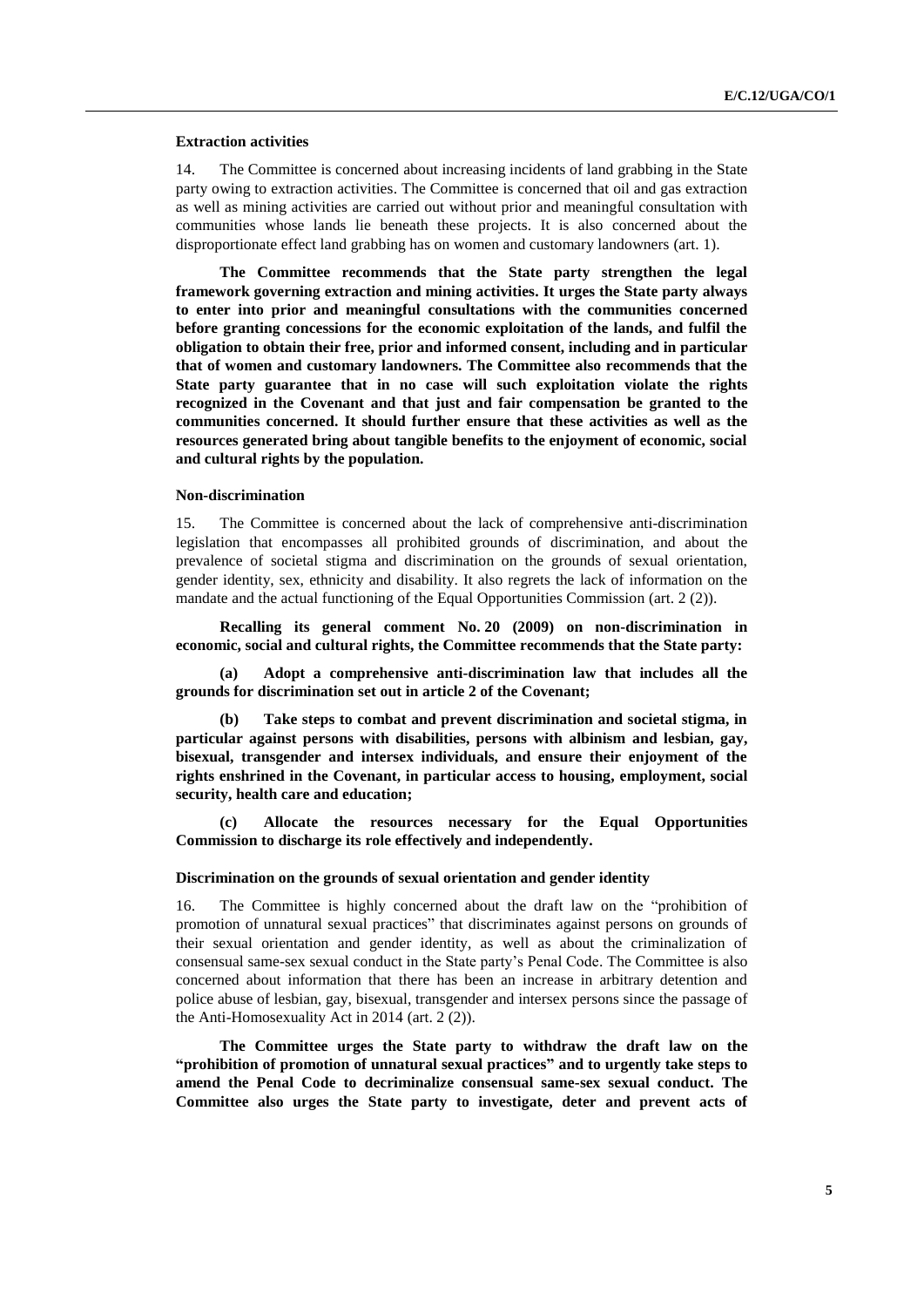**discrimination against lesbian, gay, bisexual, transgender and intersex people, bring perpetrators to justice and provide compensation to victims.**

## **Economic, social and cultural rights in northern and north-eastern Uganda**

17. The Committee notes with concern that the northern and north-eastern regions of Uganda have been more affected by the history of conflict and insecurity in the State party than the rest of the country. While appreciating measures taken to address regional inequalities, the Committee remains concerned about the persistence of regional disparities in the enjoyment of Covenant rights, including an adequate standard of living, housing, sanitation, maternal health care and education, mainly affecting communities living in the northern and north-eastern regions of Uganda, particularly in the Karamoja subregion in the north-east (art. 2 (2).

**The Committee recommends that the State party effectively implement initiatives aimed at improving the enjoyment of Covenant rights by the populations in the northern and north-eastern regions, including and in particular the Karamoja subregion, adopt other well-resourced measures as necessary and provide information in its next periodic report on the impact of these measures.**

#### **Equality between men and women**

18. The Committee is concerned about the existence of sex-based discriminatory provisions in the State party's legislation, including the Succession Act, the Divorce Act and the Marriage Code. It is also concerned about the long delay in adoption of the Marriage and Divorce Bill. Furthermore, the Committee is concerned about the persistence of patriarchal attitudes and deep-rooted stereotypes regarding the roles and responsibilities of women and men in all spheres of life, which prevents women from owning lands, contributes to the limited political participation of women and deepens occupational sex segregation and the concentration of women in low-paid sectors (art. 3).

**Recalling its general comment No. 16 (2005) on the equal right of men and women to the enjoyment of all economic, social and cultural rights, the Committee recommends that the State party:**

**(a) Step up its efforts to achieve legislative reform, and to this end abolish, as a matter of priority, all the remaining discriminatory provisions against women in its national laws;**

**(b) Intensify its efforts to adopt the Marriage and Divorce Bill without further delay, and raise awareness among the judiciary, prosecutors, the police and the general public about the provisions of these laws once they are adopted to ensure their full implementation;**

**(c) Take effective measures, including through implementation of the National Gender Policy, to eliminate traditional practices and stereotypes that discriminate against women and raise awareness of this subject, targeting women and men at all levels of society, including traditional and religious leaders, in collaboration with civil society.**

## **Right to work**

19. The Committee is concerned that measures to address the high rate of unemployment in the State party among the youth and persons with disabilities have not been effective (art. 6).

**The Committee recommends that the State party implement the National Employment Policy effectively. It also calls on the State party to:**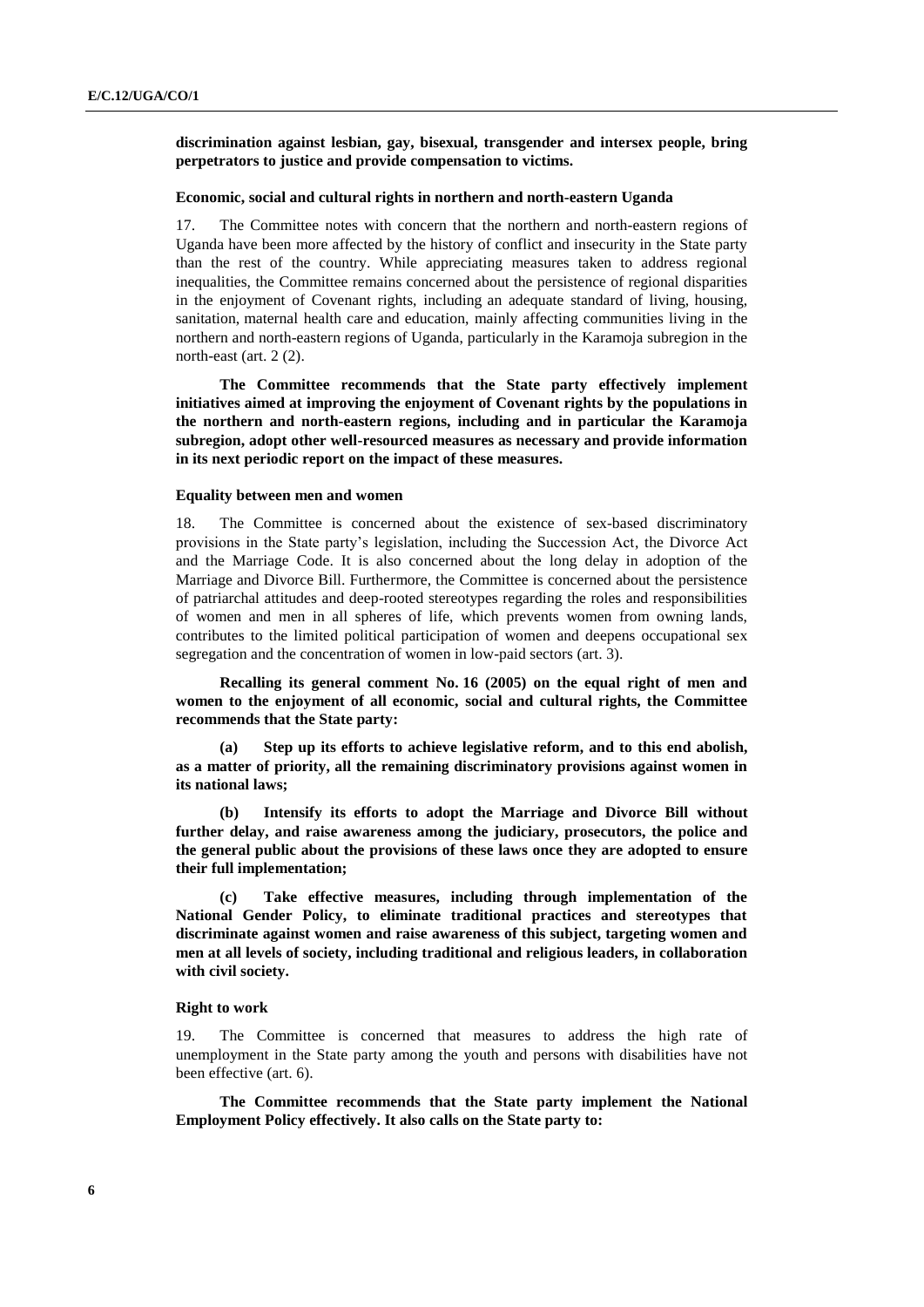**(a) Study the root causes for the acute unemployment rate among the youth, and based on this analysis embark on well-resourced programmes and initiatives aimed at progressively reducing youth unemployment;** 

**(b) Strengthen the system of job quotas for persons with disabilities, reintroduce tax benefits as incentives for hiring them, establish an efficient enforcement procedure and remedies and take into consideration the Committee's general comment No. 5 (1994) on persons with disabilities.**

## **Informal economy**

20. The Committee notes with concern that workers are concentrated in the informal economy of the State party and that they are not adequately covered by labour and social protection regulations (art. 7).

**The Committee recommends that the State party take all the measures necessary to reduce progressively the extent of the informal economy and increase employment opportunities in the formal labour market. In the interim period, the State party should also take steps to ensure that all workers, including in the informal economy, fully enjoy their economic, social and cultural rights. In this connection the Committee draws the State party's attention to ILO recommendation No. 204 (2015) concerning the Transition from the Informal to the Formal Economy.**

### **Minimum wage**

21. The Committee is concerned that the minimum wage in the State party has not been revised since 1984 (art. 7).

**The Committee urges the State party to revise the minimum wage without further delay in close collaboration with social partners and ensure that it allows a decent living for workers and their families.**

## **Working conditions and labour inspectorate**

22. The Committee is concerned that laws protecting the health and safety of workers remain largely unimplemented. It is also concerned about the limited human and financial resources provided to the labour inspectorate as well as to the Industrial Court (art. 7).

**The Committee recommends that the State party ensure effective implementation mechanisms for the labour laws, increase the number of trained labour inspectors throughout the State party and provide the Industrial Court with the necessary resources for it to discharge its role effectively.**

## **Trade union rights**

23. While noting that the Constitution and the Labour Union Act (2006) provide for the right to join and form trade unions, the Committee remains concerned about the limited representation of workers in trade unions and about the limited awareness of workers concerning the role of trade unions (art. 8).

**The Committee recommends that the State party take measures to raise the awareness of workers on the importance of trade unions and achieve a more effective implementation of labour laws with a view to increasing workers' representation through trade unions.**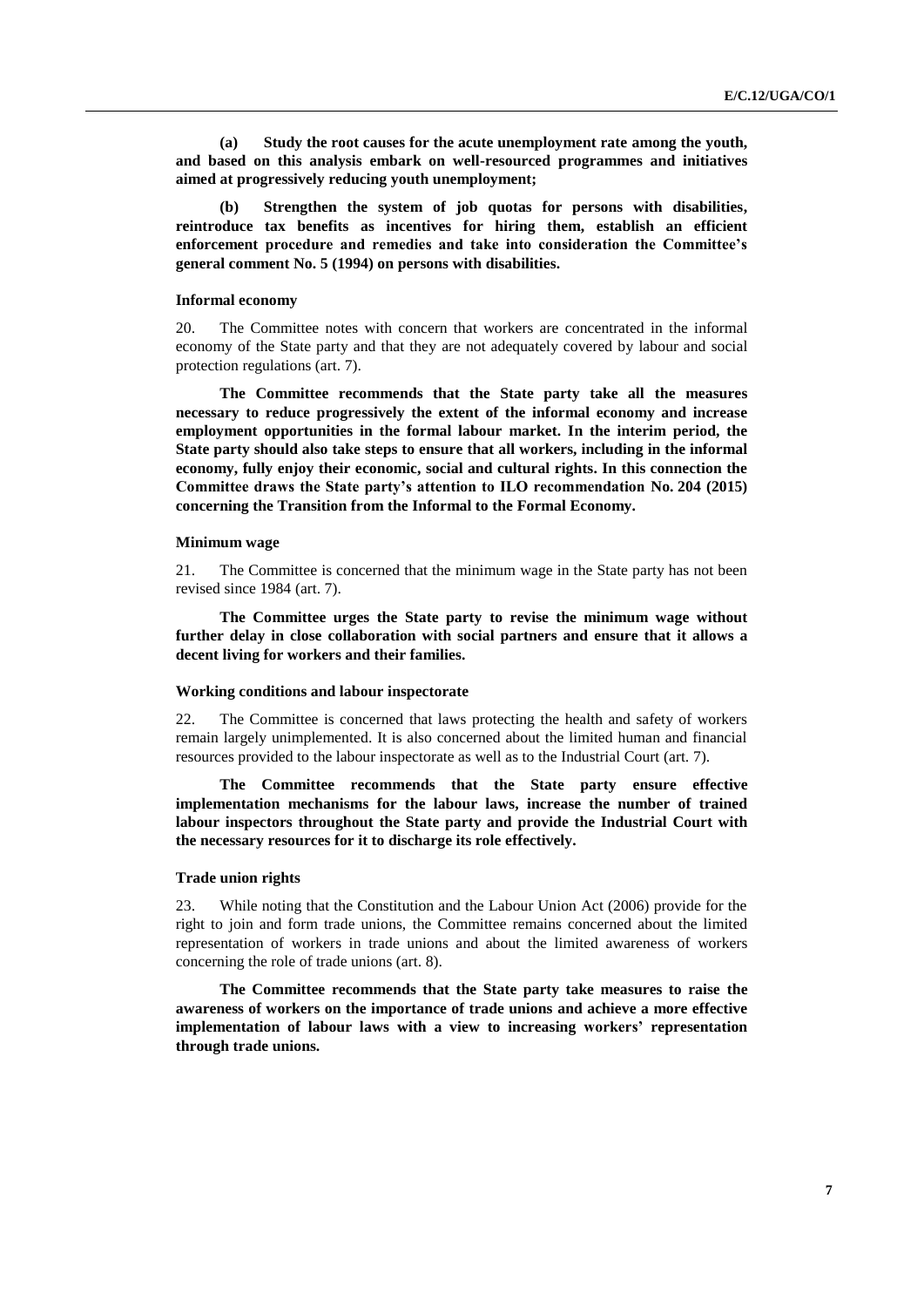### **Social security system**

24. While noting that the State party is developing social protection plans, the Committee is concerned that the current social security system does not include health insurance and unemployment benefits, and that workers in the informal economy who make up a large portion of all workers in the State party are excluded from social protection. It is also concerned that only 2 per cent of older persons are covered by social protection. Moreover, the Committee is concerned about arrears in public sector benefits, and that the cash transfer scheme is donor dependent (art. 9).

**Recalling its general comment No. 19 (2007) on the right to social security, the Committee recommends that social security reforms ensure social security schemes are developed and implemented on a non-discriminatory basis targeted to the most vulnerable groups and individuals, and include health insurance and unemployment benefits. The Committee also recommends providing access to pensions that are sufficient to enable an adequate standard of living. Furthermore, the State party should take measures to render the cash transfer scheme sustainable and ensure that it is implemented with a human rights-based approach. The Committee also recommends that the State party consider establishing social protection floors, in line with ILO recommendation No. 202 (2012) concerning National Floors of Social Protection for the realization of the right to social security and the Committee's statement on social protection floors adopted on 6 March 2015**.

## **Violence against women**

25. The Committee is concerned about the prevalence of violence against women, in particular domestic and sexual violence. It is also concerned about the inadequate implementation of the Domestic Violence Act, delays in adopting the Sexual Offences Bill, the underreporting to the police by victims of violence and the resorting to traditional ways of mediation that often override women's rights. The Committee is further concerned about the limited number of protection and recovery services and facilities provided to victims (art. 10).

**The Committee urges the State party to take measures to strengthen the enforcement of the Domestic Violence Act, including by sensitizing the judiciary, prosecutors and the police on the provisions of the Act. It should adopt and effectively implement the Sexual Offences Bill. The Committee also recommends that national awareness-raising campaigns be conducted to combat all forms of violence against women and girls and to encourage victims of violence to report such cases to the police. The Committee further recommends that the State party strengthen measures aimed at protecting and rehabilitating victims of violence.** 

#### **Harmful practices against women and girls**

26. The Committee is concerned that polygamy is still legal in the State party and widely practised. It is also concerned about the persistence of early marriage and forced marriage especially in rural areas. It is further concerned that despite the legal prohibition, female genital mutilation is still practised in the Karamoja and eastern subregions (arts. 3 and 10).

**The Committee recommends that the State party, as a matter of priority, take comprehensive measures aimed at eliminating all harmful practices against women and girls. To this end the State party should:**

**(a) Adopt effective measures aimed at abolishing the practice of polygamy, including by conducting a nationwide awareness-raising campaign targeting all components of society, in collaboration with civil society, with the aim of fostering a**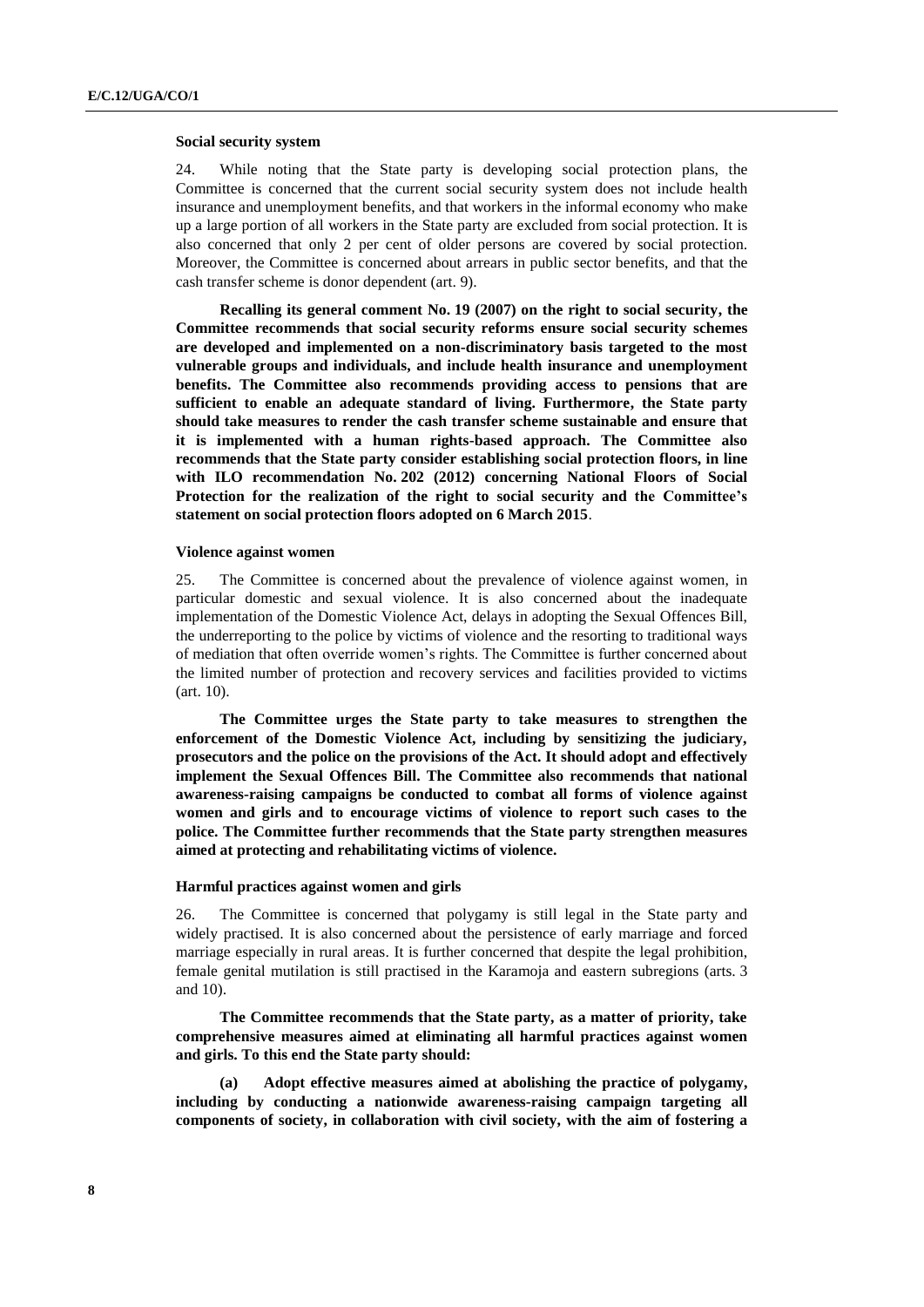**culture of equality between women and men that creates the conditions necessary for the adoption of a legal provision criminalizing polygamy;**

**(b) Raise awareness of the age at which it is legal to enter into marriage, ensure strict adherence to the constitutional provision on the minimum age for marriage and that all laws, including customary laws, are in compliance, and adopt and implement the action plan on early marriage, as indicated during the dialogue;** 

**(c) Ensure effective implementation of the prohibition of female genital mutilation, prevent and investigate such incidents, bring perpetrators to justice and rehabilitate victims;**

**(d) Conduct widespread educational campaigns on the adverse effects of early and forced marriage as well as female genital mutilation.**

## **Protection of children**

27. The Committee is concerned about the large number of children aged 6–13 years engaged in labour activity in the State party. The Committee also expresses its concern at the increasing number of street children and about the widespread violence against children, including corporal punishment at schools, at home and in care institutions. The Committee is further concerned that about 5 million children under the age of 5 are not registered (art. 10).

**The State party recommends that the State party effectively implement the National Plan of Action on Elimination of the Worst Forms of Child Labour and monitor instances of child labour in order to ensure its gradual eradication, in accordance with the Worst Forms of Child Labour Convention, 1999 (No. 182). The State party should also consider adopting a comprehensive plan on protection of children, provide measures to assist street children and children in care institutions, and prohibit corporal punishment. The Committee requests that the State party increase its efforts in ensuring universal birth registration, inter alia by revising the Birth and Death Registration Act as necessary. It should also raise awareness among parents about the importance of birth registration, including as a means to prevent early marriage and child labour, particularly in rural areas.**

### **Poverty**

28. While appreciating that poverty has declined in recent years, the Committee notes with concern the high incidence of poverty in rural areas, northern Uganda and the Karamoja subregion, and among persons with disabilities, indigenous peoples and older persons. The Committee is also concerned about the inadequate implementation of povertyreduction policies (art. 11).

**Recalling its statement on poverty and the International Covenant on Economic, Social and Cultural Rights (2001), the Committee recommends that the State party step up its efforts to combat poverty and improve the standard of living of all Ugandans. It should pursue and strengthen measures to alleviate poverty in regions that are more vulnerable to poverty, paying particular attention to persons with disabilities, indigenous peoples and older persons. Moreover, the State party is encouraged to ensure that all policies aimed at poverty reduction, including the National Development Plan, are adequately resourced and effectively implemented with a human rights-based approach and in collaboration with social partners.**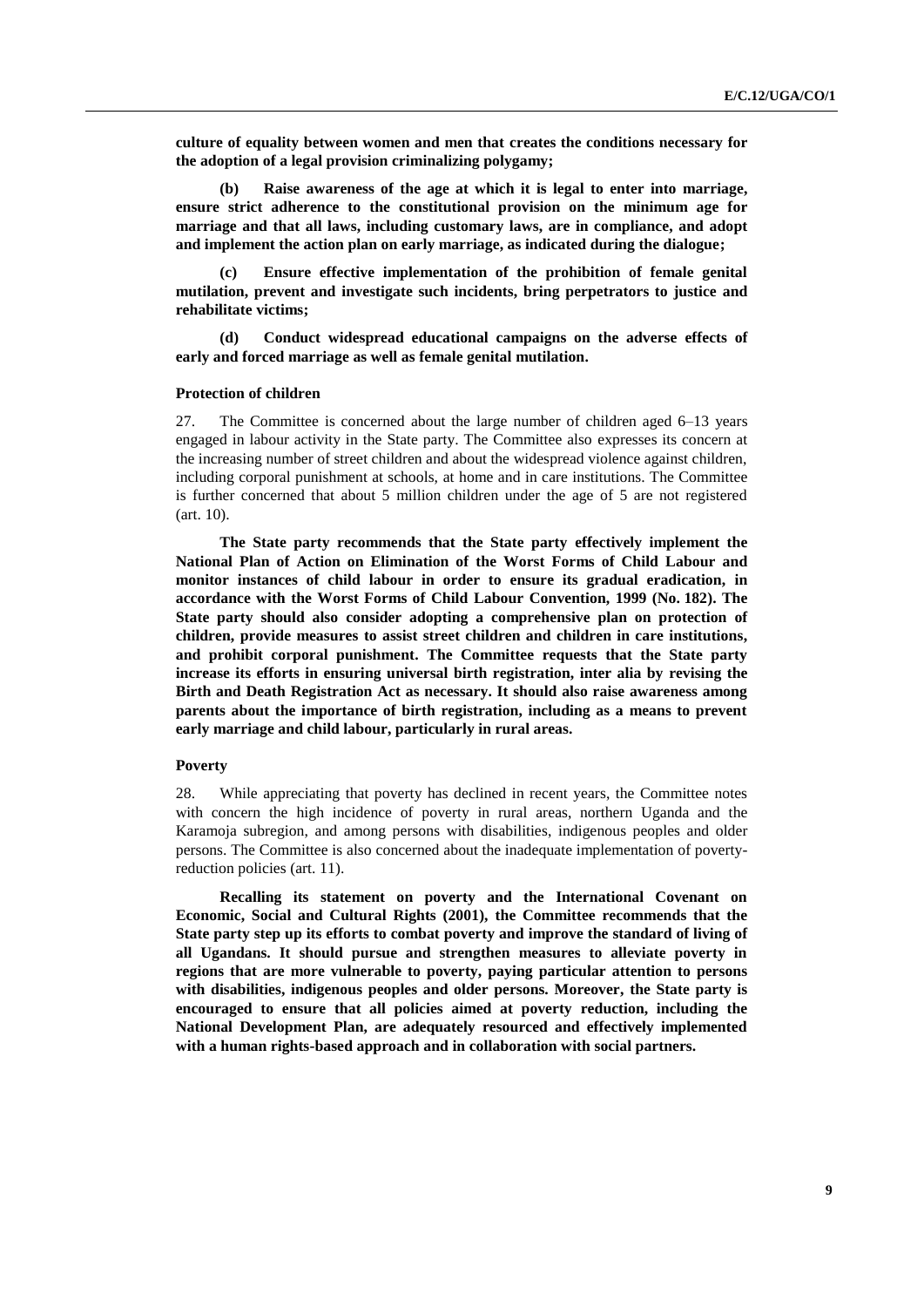## **Right to housing**

29. The Committee is concerned about the poor housing conditions, especially in northern Uganda, the shortage of housing units and the emergence of informal settlements that are characterized by poor infrastructure and insufficient access to basic services. The Committee is also concerned that access to social housing is limited and private sector based (art. 11).

**The Committee recommends that the State party redouble its efforts to address the housing conditions in northern Uganda and effectively address the shortage of housing units with a view to securing the right to adequate housing to those living in informal settlements. To this end the State party should, among other things, effectively implement the National Development Plan. It is also encouraged to consider providing social housing to the most disadvantaged and marginalized individuals and groups. The Committee draws the State party's attention to its general comment No. 4 (1991) on the right to adequate housing in this regard.**

### **Forced evictions**

30. The Committee is concerned about repeated cases of forced evictions of communities as well as lack of compensation to those communities or provision of alternative housing. The Committee is particularly concerned about the case of Mubende District, whose inhabitants were evicted from their homes in 2001 because of the Kaweri Coffee Plantation, and about the fact that so far the legal redress that the district's inhabitants were able to obtain did not include restitution of land rights. Moreover, the Committee expresses concern about information on many incidents of eviction of tenants following the passage of the Anti-Homosexuality Act in 2014. The Committee is also concerned about the absence of information on the extent of homelessness in the State party (art. 11).

**Taking into account its general comment No. 7 (1997) on the right to adequate housing: forced evictions, the Committee urges the State party to:**

**(a) Refrain from forcibly evicting individuals and expropriating land, including in the context of development projects. It recalls that in cases where eviction or relocation is considered to be justified, it should be carried out in strict compliance with the relevant provisions of international human rights law;**

**(b) Immediately take measures to ensure that the rights of the Mubende community, as well as of all other forcibly evicted communities, are restored;**

**(c) Investigate all reported cases of illegal evictions of lesbian, gay, bisexual, transgender and intersex persons and ensure they are compensated;**

**(d) Consider developing a legal framework on forced evictions that includes provisions on effective and meaningful consultation, adequate legal remedies and compensation;**

**(e) Include disaggregated data in its next periodic report on the extent of homelessness in the State party and measures taken to address it.** 

## **Right to adequate food**

31. The Committee is concerned about the delays in adopting the Food and Nutrition Bill 2009, which would allow for the development of a national strategy on the right to food. The Committee is also concerned that: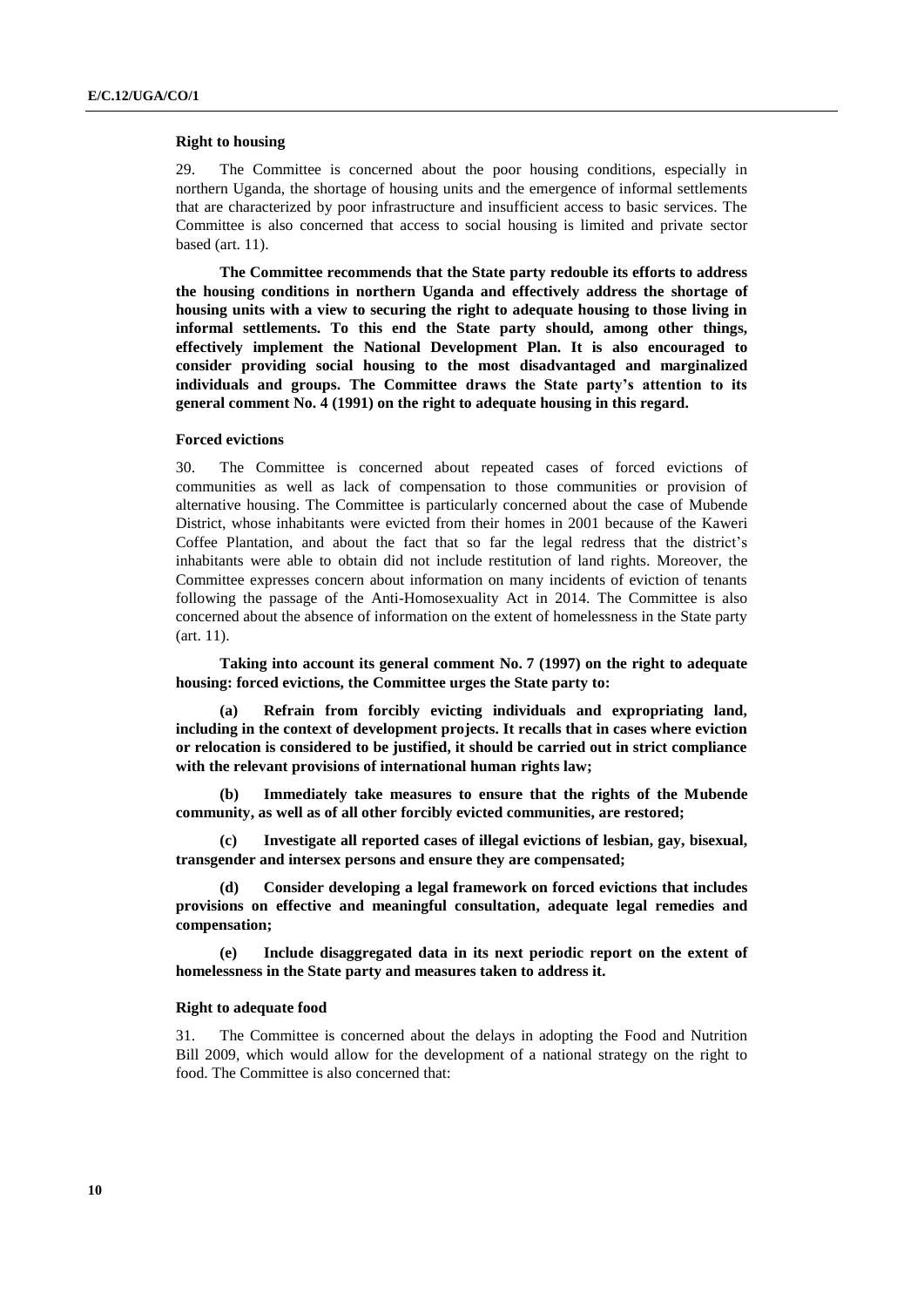(a) Malnutrition is widespread, leading to stunting among almost one third of children, and that food insecurity is persistent in northern Uganda and among households headed by women;

(b) Food production is adversely affected by the limited investment in agriculture;

(c) Support and protection to small-scale farmers is inadequate (art. 11).

**The Committee recommends that the State party expedite the adoption of the Food and Nutrition Bill and the approval of the National Food and Nutrition Strategy, which would provide the platform and agenda for realizing the right to adequate food of all Ugandans. It should more effectively address malnutrition and food insecurity and target the most marginalized and disadvantaged individuals and groups. Moreover, it should increase investment in agriculture as a means of improving food production, especially by small-scale farmers for their communities, and ensure that foreign investors do not adversely affect the rights of these farmers, including their right to food. The Committee draws the State party's attention to its general comment No. 12 (1999) on the right to adequate food and to the Voluntary Guidelines to Support the Progressive Realization of the Right to Adequate Food in the Context of National Food Security, adopted by the FAO Council in 2004.**

## **Right to health**

32. The Committee is concerned about the decrease in the health budget and at disparities in access to health care by poor individuals and families. It is also concerned that most hospitals are inaccessible to persons with disabilities and lack the necessary medical supplies as well as appropriate accommodation. The Committee is further concerned that lesbian, gay, bisexual, transgender and intersex persons are frequently denied access to health care and, in particular, that same-sex partners face serious difficulties in accessing HIV/AIDS-related prevention, treatment, care and support services (art. 12).

**The Committee recommends that the State party include the right to health in its Bill of Rights and in relevant laws, as necessary. It urges the State party to raise progressively the budget allocations to the health sector with a view to reaching the benchmark agreed in the Abuja Declaration on HIV/AIDS, Tuberculosis and Other Related Infectious Diseases. The Committee also recommends that the State party strengthen its efforts to provide everyone access to quality health care and take steps to address challenges faced by persons with disabilities and lesbian, gay, bisexual, transgender and intersex persons in access to health care, including HIV/AIDSrelated care.**

#### **Maternal and child mortality rates**

33. The Committee is concerned that maternal, infant and under-5 mortality rates remain very high in the State party, and that many of these deaths are preventable, notably among women dying from delivery complications. It is also concerned that implementation of related laws and policies is inadequate (art. 12).

**The Committee recommends that the State party intensify its efforts to reduce maternal and child mortality rates and, to that end, ensure effective implementation of related laws and policies, reinforce access, especially in rural areas, to sufficiently equipped facilities that provide antenatal, perinatal and postnatal care, and remove any disparity in such access, including on grounds of education or poverty. The Committee also recommends that the State party take into consideration the technical guidance on the application of a human rights-based approach to the implementation**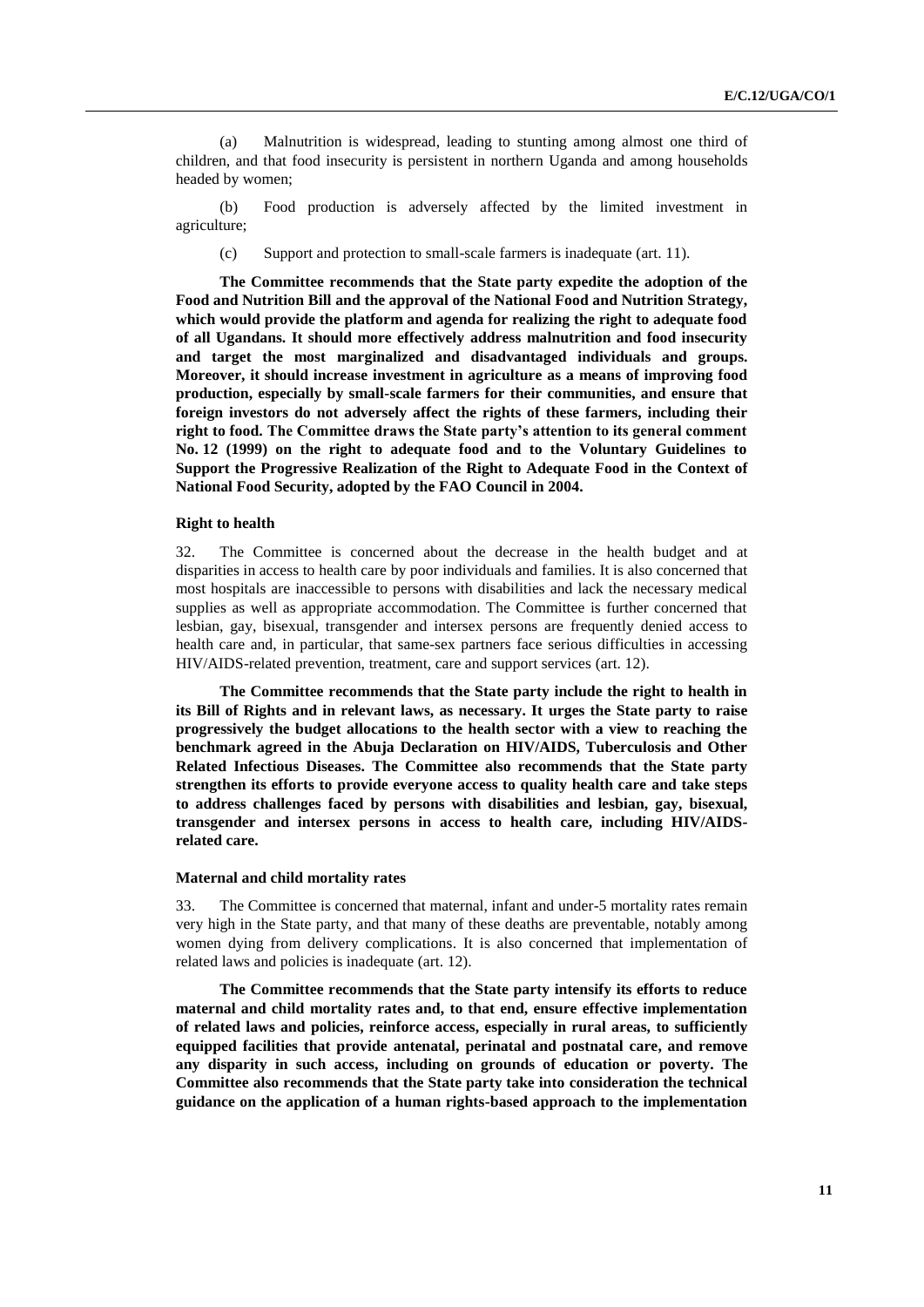## **of policies and programmes to reduce preventable maternal morbidity and mortality (A/HRC/21/22 and Corr.1 and 2).**

## **Mental health**

34. The Committee is concerned about the Mental Health Bill, which is outdated and includes derogatory language and discriminatory provisions. The Committee is also concerned about the lack of specialized mental-health personnel, especially in rural areas (art. 12).

**The Committee recommends that the State party expedite the adoption of the Mental Health Bill and ensure that it includes the rights of mental-health patients. It should also take steps to strengthen the presence of qualified mental-health personnel in rural areas.**

#### **Sexual and reproductive health**

35. The Committee is concerned that the conditions under which an abortion may be permitted in the State party are too restrictive. It is also concerned about the prevalence of unsafe abortions, which are a major cause of maternal mortality in the State party. The Committee is further concerned about the high rate of teenage pregnancy in the State party and at the inadequate sexual and reproductive health-care services and education for adolescents as well as the limited supply and use of contraceptives (art. 12).

**The Committee recommends that the State party revise its abortion legislation, including by considering decriminalizing abortion and providing for exceptions to the general prohibition on abortion in certain cases. It should also raise awareness on the legal exceptions among women and medical health-care personnel and ensure women's access to abortion and post-abortion care services without discrimination in order to combat the prevalence of unsafe and illegal abortions. The Committee also recommends that the State party redouble its efforts to bring down the high rate of teenage pregnancies and ensure the accessibility, availability and affordability of sexual and reproductive health services, particularly in rural areas. It further recommends that the State party expand and reinforce comprehensive and ageappropriate sexual and reproductive health education for both sexes in the curricula of primary and secondary schools, and introduce education and awareness-raising programmes for the public at large.** 

## **Right to education**

36. The Committee appreciates the strides made by the State party to improve children's enrolment in primary school and achieve gender parity at this level. It remains concerned, however, at the lack of statistics concerning completion rates at all school levels. It also expresses concern at the:

(a) High school dropout rates and low transition rate of pupils from primary to secondary level, especially among girls, mainly attributed to early marriage, teenage pregnancy and excessive housework;

(b) Deteriorating quality of education in public schools, hidden costs, lack of motivation and absenteeism of teachers that may be related to low salaries and outdated teaching materials;

(c) Widening of the gap in access to quality education resulting from the increase in the provision of private education, disproportionately affecting girls and children of lowincome families;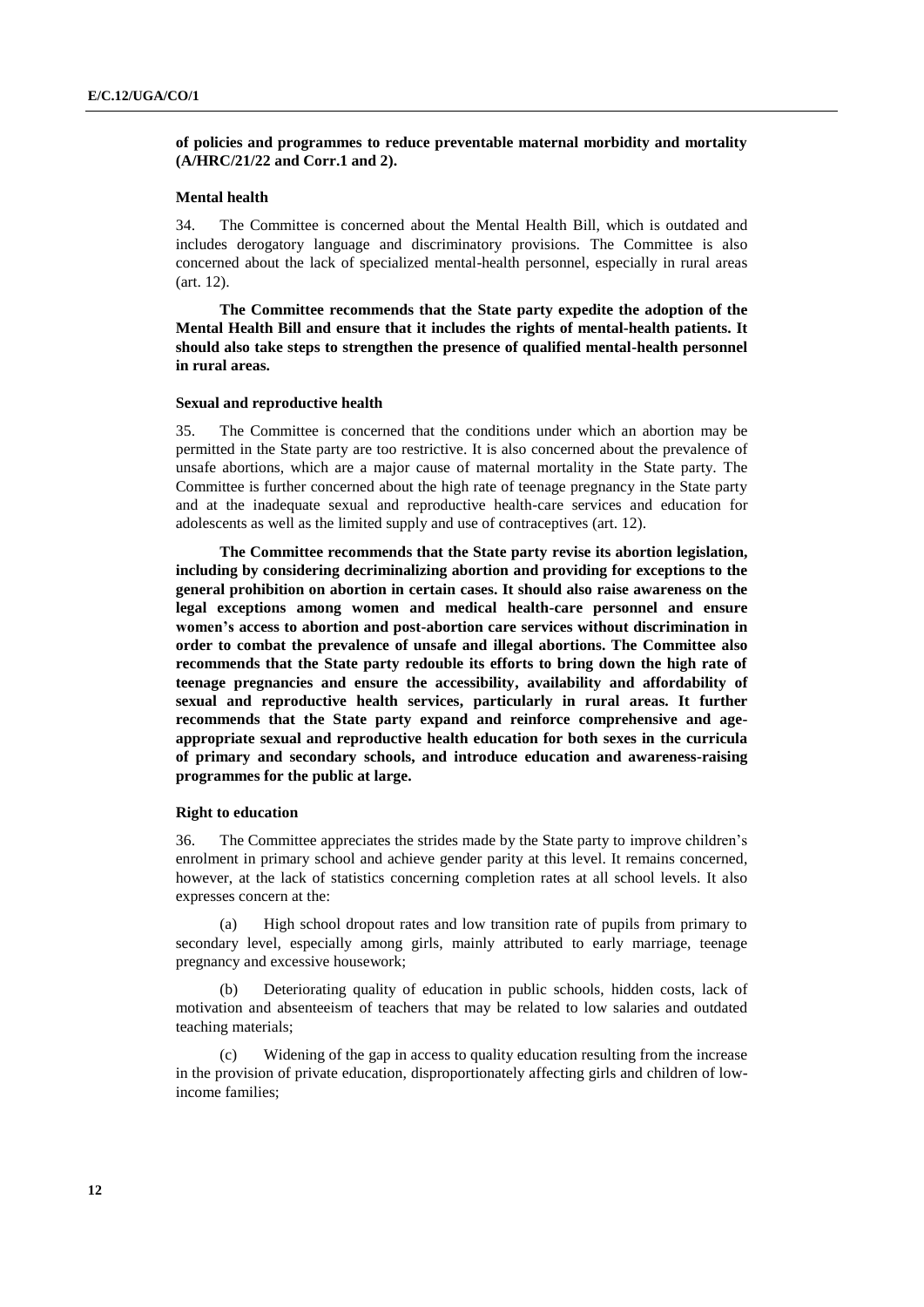(d) Limited inclusion of children with disabilities in mainstream schools, the absence of targeted training for teachers and the high expenses associated with enrolling these children in schools for children with special needs, which leads to them dropping out (arts. 13 and 14).

**Recalling its general comment No. 13 (1999) on the right to education, the Committee recommends that the State party assume primary responsibility for the provision of quality education to all children. To this end it should:**

**(a) Develop and effectively implement plans aimed at discouraging children, girls in particular, from dropping out of school and provide the support services necessary to enable pregnant adolescents to continue their education;**

**(b) Allocate sufficient resources to the education sector with a view to improving the infrastructure of schools, including with regard to sanitation, the working conditions of teachers and teaching materials;**

**(c) Strengthen regulations and expand monitoring and oversight mechanisms for private education institutions;** 

**(d) Urgently take measures to ensure inclusive education of children with disabilities, including through compulsory training of teachers (beyond specialeducation teachers), and barrier-free physical access to schools and their facilities.**

## **Cultural rights**

37. The Committee is concerned about the absence of a separate budget for culture in the State party and the insufficient allocation of resources to local bodies to promote cultural activities. It is also concerned about the limited scope for the exercise of cultural rights by indigenous peoples and ethnic minorities. It is particularly concerned about the information that the Batwa culture is at risk of extinction (art. 15).

**The Committee refers the State party to its general comment No. 21 (2009) on the right of everyone to take part in cultural life. The Committee encourages the State party to consider allocating adequate resources to culture, including to local bodies in order to promote cultural activities and ensure protection of traditional knowledge and skills, in particular for women. It also recommends that the State party pay particular attention to the promotion and preservation of cultural rights of indigenous peoples and ethnic minorities, including the Batwa culture.**

## **D. Other recommendations**

38. **The Committee recommends that the State party consider ratifying the Optional Protocol to the International Covenant on Economic, Social and Cultural Rights.**

39. **The Committee also recommends that the State party consider ratifying the International Convention for the Protection of All Persons from Enforced Disappearance.**

40. **The Committee notes the information provided by the delegation about the many challenges faced by the State party in implementing its treaty obligations. In order to improve the implementation of economic, social and cultural rights, the Committee recommends that the State party, apart from stepping up its own efforts to generate additional resources at the domestic level, increase its efforts to seek international cooperation and assistance. In this connection the Committee draws the State party's attention to its general comment No. 3 (1991) on the nature of States parties' obligations.**